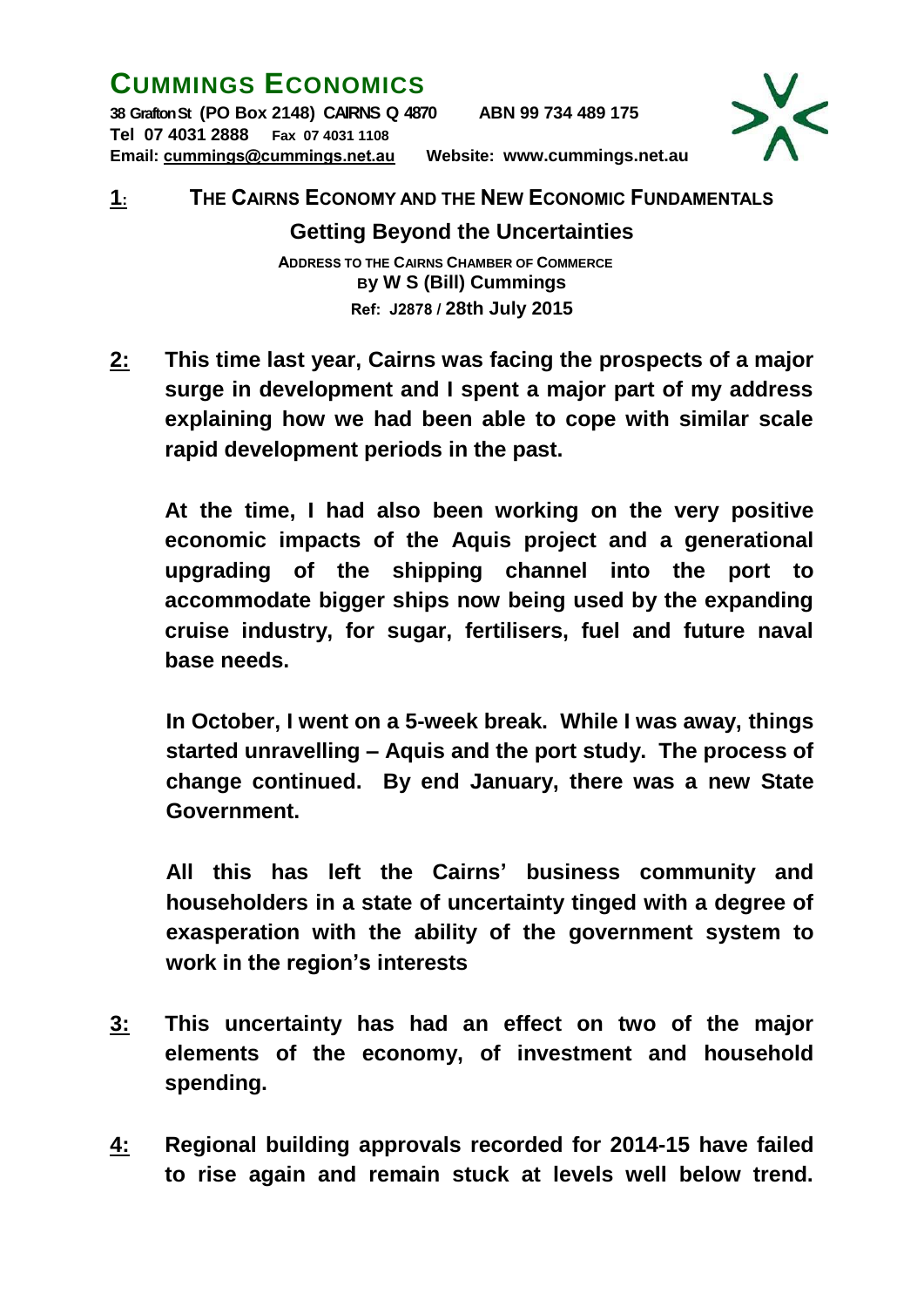**Although Cairns Council looks to have fared better with a 12% rise in number of single dwelling approvals and a 34% rise in multistorey approvals from a low base, the official ABS figures for value remain static.**

- **5: No regional figures are available for household spending. Lower interest rates will be helping, but given the uncertainty, households, already plagued by sharp rises in electricity costs and high insurance costs, are unlikely to be spending freely.**
- **6: Lower world fuel prices have tended to be offset by a lower dollar.**
- **7: The latest available population growth figures have been stuck at levels below trend, although on past evidence, there is normally up to a two-year lag before rises in inactivity, or falls, fully translate through to population growth.**
- **8: ABS employed workforce figures, though unreliable, provide little joy.**
- **9: But my message today is two-fold.**

**First, in the background, a number of underlying factors have been highly favourable.**

**Secondly, we should take inspiration from the past and find ways to realise some of the major opportunities that are presenting themselves.**

**10: The first underlying factor that has become much more favourable for us is major falls in the Australian dollar.**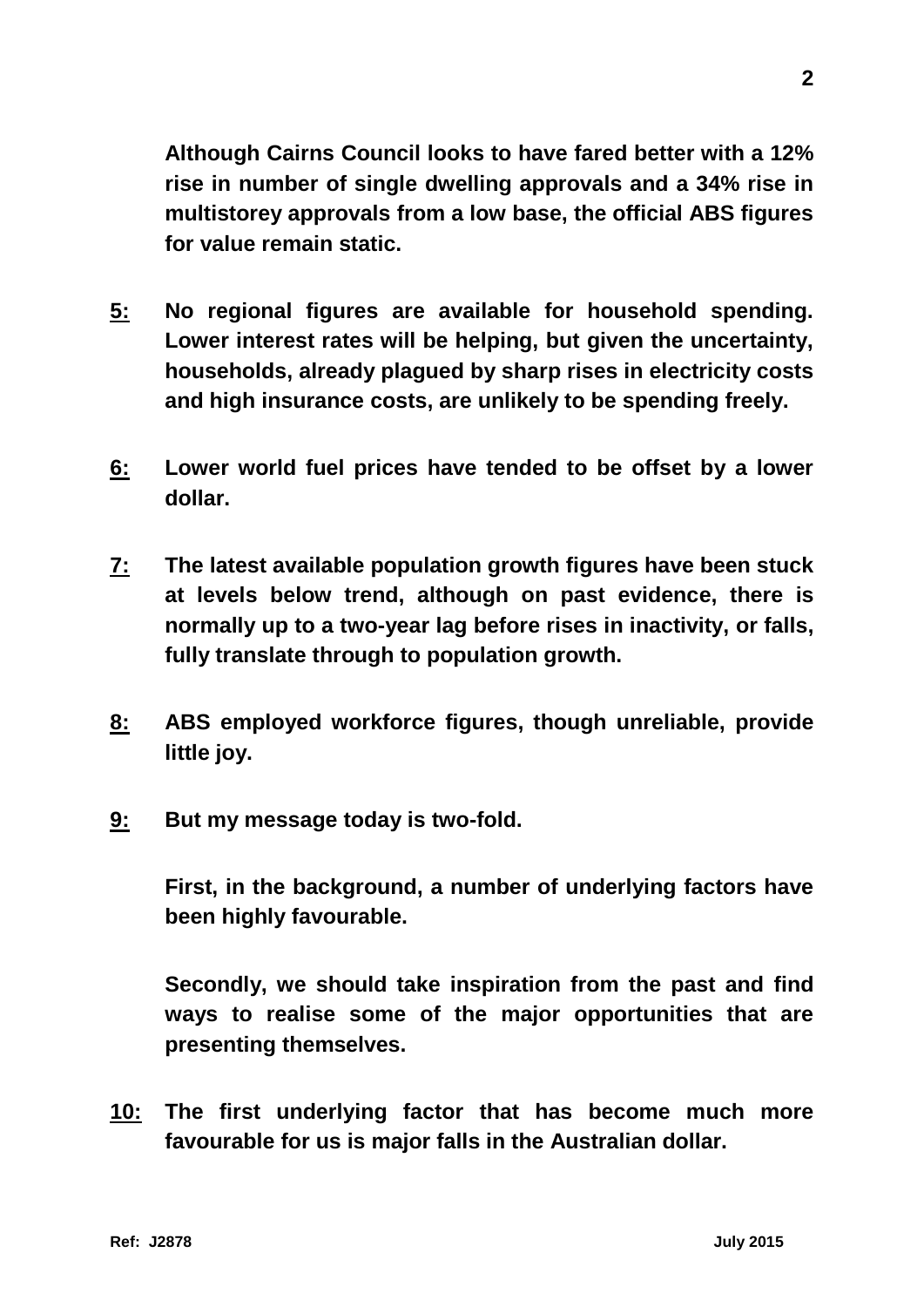**This has been due to two factors – the collapse in mineral prices, and overdue recognition by the Reserve Bank and others, that running high interest rates relative to the rest of the world leads to capital flows that result in the dollar being artificially high and very damaging to economies like ours.** 

**Both are now working together to keep the dollar down and this looks like continuing over the next few years.**

- **11: Although we need to remember that the pattern is not even, and the Euro and Japanese Yen have been tending to follow the Australian dollar down.**
- **12: Latest tourism earnings being recorded by Tourism Research Australia, after being stuck around the \$2.5bn level, are now being recorded at around \$3bn.**
- **13: International visitor numbers have been climbing back to mid-2000 levels.**
- **14: The slide in hotel/motel rooms bottomed in 2012. Continuing rising occupancy rates are manifesting themselves in refurbishments and good sale prices for existing properties. It is clear that the point is approaching where after a 10-year hiatus; building new stock can start occurring.**
- **15: Airport figures after showing very slow growth in 2014, have jumped up in recent months. Previous falling figures through the international terminal have shown a welcome strong rebound as new air services to Bali and Singapore come into play with more to come.**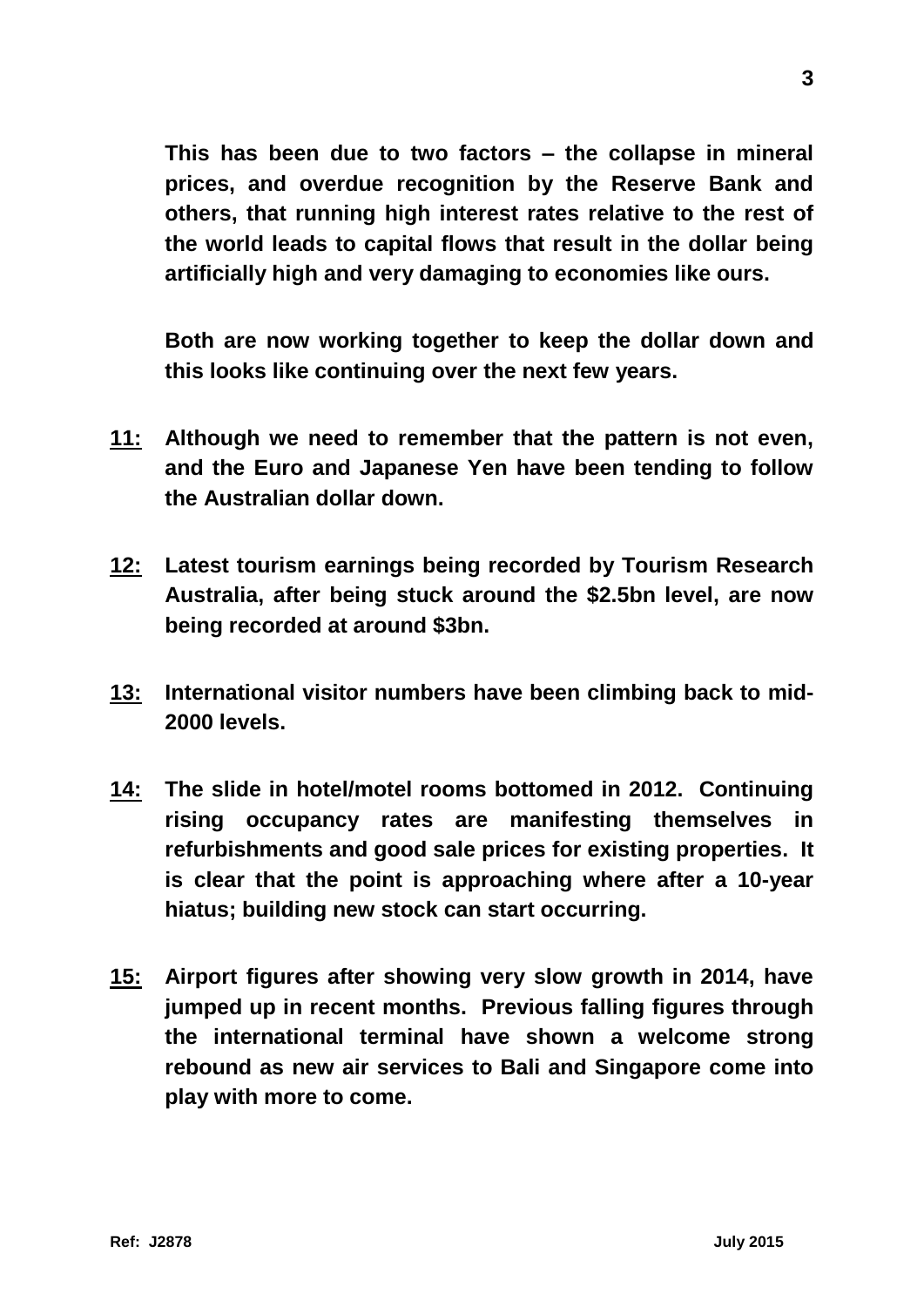**16: We have been doing well in tapping into the Chinese market. But gaining year-round flights to the massive Chinese market, apart from Cathay to Hong Kong, is proving difficult to achieve.**

**We badly need Aquis to cement us in, with major benefits to Queensland and Australia's penetration of this growing major market.**

**17: Mining was never as important to our economy as to some other regions in the North and we are not as exposed to heavy damage from the downturn.** 

**In fact, it will surprise some to learn that in this region, we bottomed in 2012-13, and our latest figures are back up and rising again as Consolidated Tin ramped up production again at Mt Garnet and Weipa's production continues to expand from historic levels about a decade ago of 11 million tonnes to reach 26 million tonnes this year. South of Embley project looks like starting soon with an estimated 950 construction jobs.**

- **18: Cairns remains a major source of fly-in/fly-out and corporate services to mining outside the immediate region, although closure of Century Mine in the Gulf region will lead to some loss, hopefully replaced by South of Embley.**
- **19: The second major fundamental shift I want to comment on is the changed landscape that has been developing as part of the White Paper on northern development and accompanying work that has been taking place on free trade agreements.**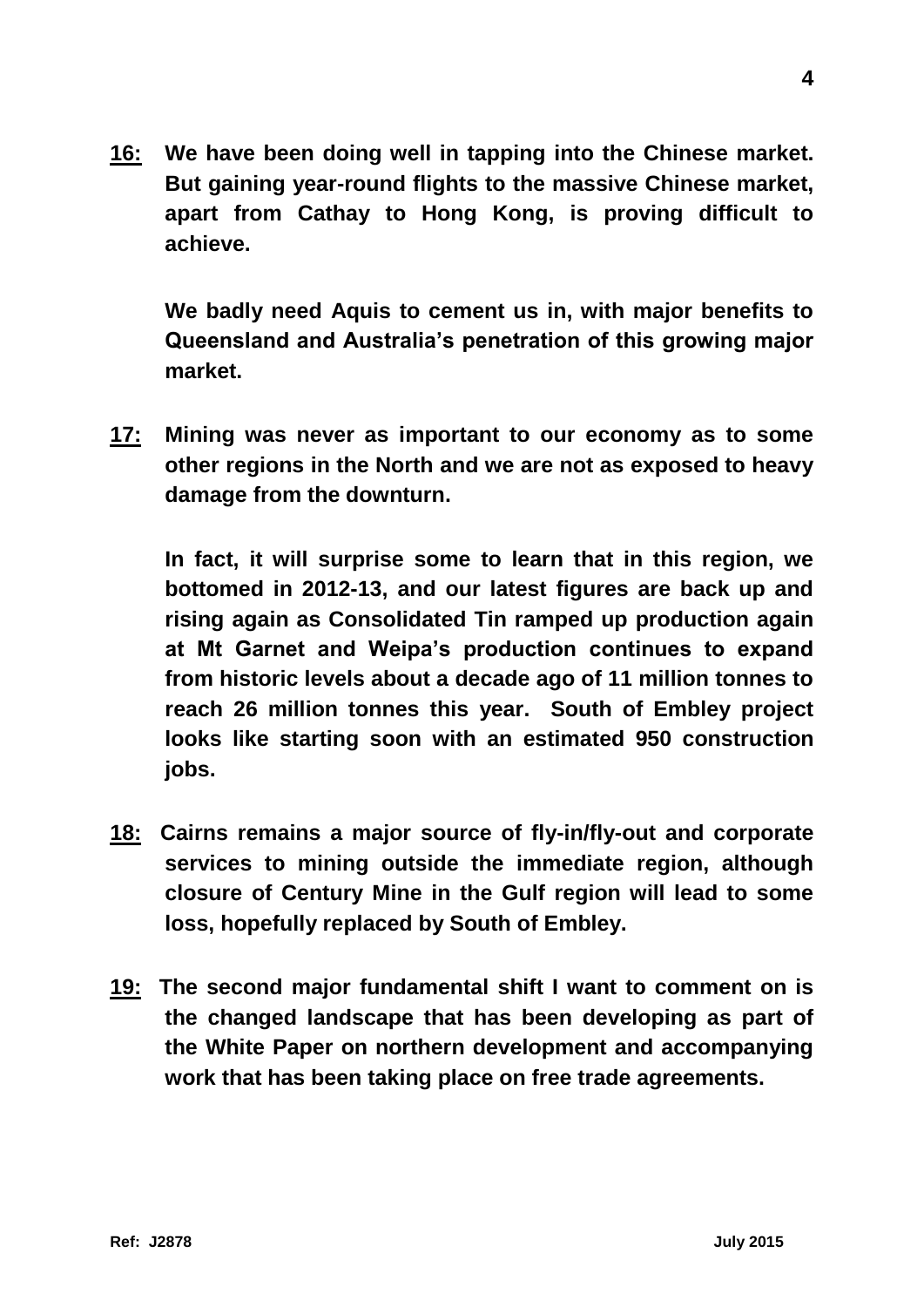- **20: This region may not be as rich in minerals as some of the North's other major regions, but with 26% of Australia's water runoff and 60% of Queensland's, this region dominates the North's biological resources – a dominance that stands behind the region's strong leadership in tourism, its strong leadership in cropping, but also its strong lifestyle advantages.**
- **21: A new wave of agricultural development is underway across the region.**

**Cattle numbers per ha in northern Australia now exceed those in southern Australia and major markets for protein are opening up in Asia.**

**The Cairns region is now the third largest fruit producing region in Australia. Sealing of the Hann Highway will facilitate transport to Adelaide, Melbourne, and Sydney markets** 

- **22: While sugar is currently facing some periodic testing times with lower prices, a future Nullinga Dam, apart from helping Cairns' long-term water security, would provide further water for irrigation in the Mitchell River Basin which has a runoff equal to that of the entire Murray Darling system.**
- **23: The sorghum frontier is moving north out of central Queensland. Strathmore Station has commenced a program to plant up to 60,000 ha in the Gilbert River catchment which has a water runoff equivalent to the Ord and 80% of the Fitzroy catchment.**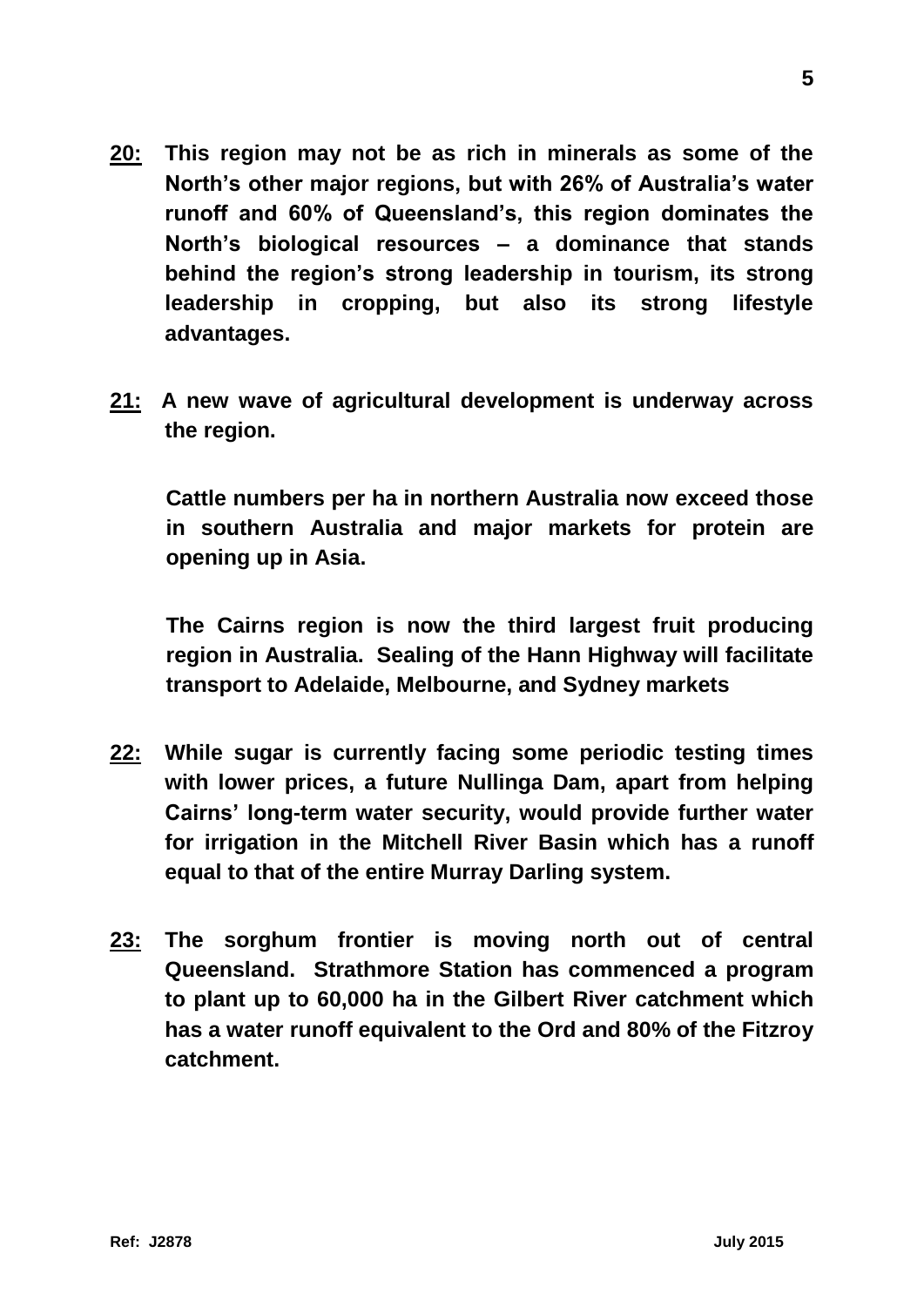- **24: Also proposed for this catchment, is the giant IFED \$2bn sugar and cattle project, currently subject of EIS investigations.**
- **25: The Cooktown district is now up to producing \$40 million a year in crops and the \$200 million investment in the Peninsula Road will help open up, in the future, the estimated two million ha of agricultural soils near the deep water port of Weipa.**

**I should mention and compliment the work of Trent Twomey, Ken Chapman and Noelene Ikin on the Northern Development Advisory Committee and their input into the White Paper process.**

**26: Finally, lessons from the past and opportunities. The Northern Development White Paper has made a number of us think back and look forward. It was my privilege to be able to assist the Cairns Regional Council with background work for submissions to the northern White Paper process.**

**Following out of this, has been some work identifying the leading role the Cains region has played in the long-term growth of population in the North and in regional Queensland from Census 1976 to Census 2011, why it has occurred, and where a continuation of that long-term growth trajectory would take us.**

**Copies of a short version of this paper have been distributed one giving comparisons of the Cairns region with other Queensland regions and one giving comparisons across northern Australia. Anyone interested in the full version of the papers, can find them on Council's website and our website.**